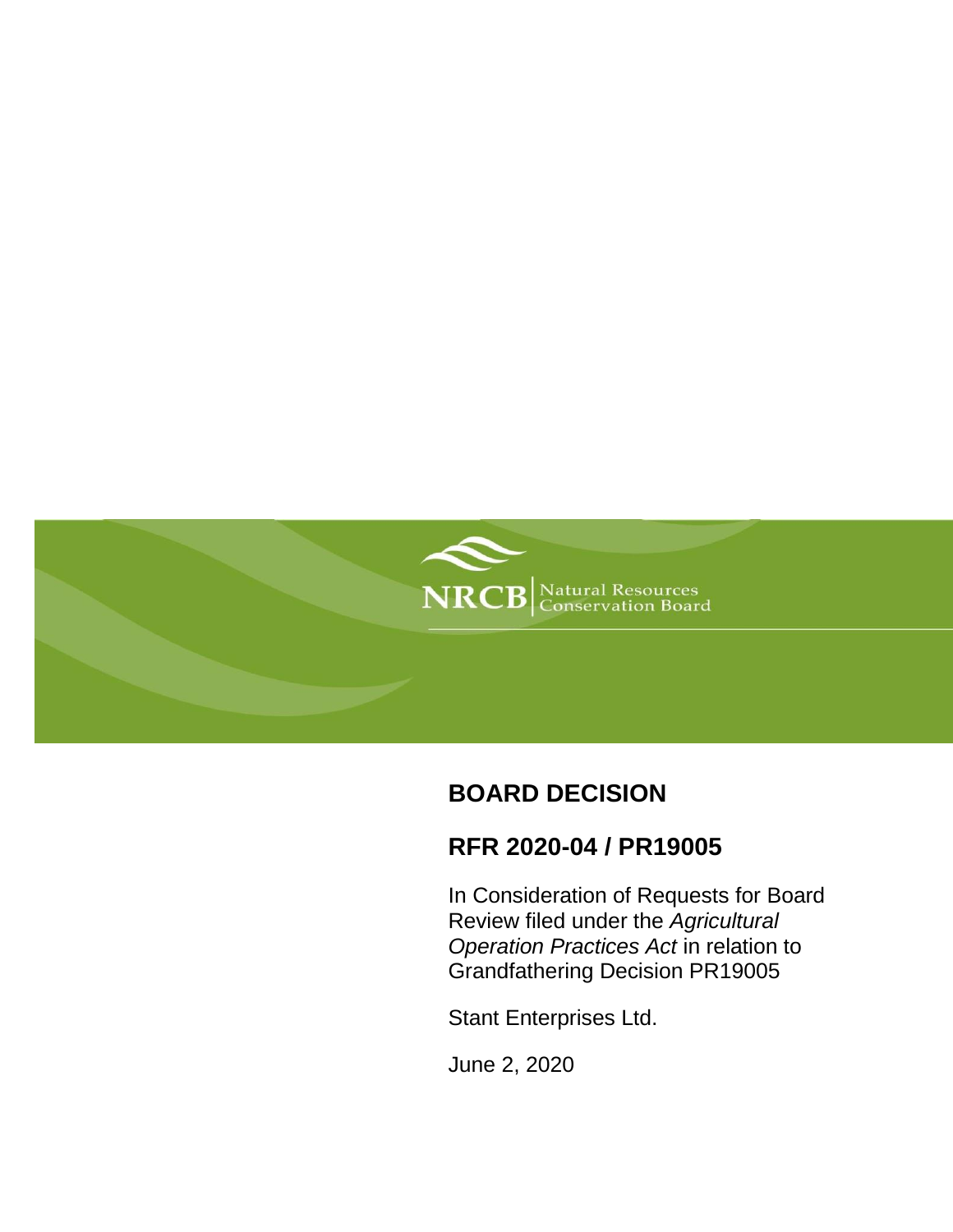**The Board issues this decision document under the authority of the** *Agricultural Operation Practices Act* **(AOPA), following its consideration of requests for Board review of Grandfathering Decision PR19005.**

### **Background**

On May 1, 2020, Natural Resources Conservation Board (NRCB) inspector David Smejkal issued Grandfathering Decision PR19005 (Grandfathering Decision). The Grandfathering Decision determined that the Stant Enterprises Ltd. facilities, located at NW 18-40-4 W5M in Clearwater County, is deemed to have been issued an approval for 4800 beef finishers under the *Agricultural Operation Practices Act* (AOPA).

Requests for Board review (RFR) of Grandfathering Decision PR19005 were filed by Clayton Olson; Stan Black and Darlene Bacque; Brent and Tracey Calvert; and Mathew James representing Cyndy Berry, Rob McPhee, and Clayton Olson. These all met the filing deadline of May 15, 2020.

The directly affected parties, as established by the inspector, were notified of the Board's intent to review these requests and provided with copies of the RFRs. Parties that had an adverse interest to the matters raised in the RFRs were given the opportunity to submit a rebuttal. The Board received a rebuttal from Stant Enterprises Ltd. prior to the rebuttal filing deadline of May 26, 2020.

Under the authority of section 18(1) of the *Natural Resources Conservation Board Act*, a division of the Board (Board) consisting of Peter Woloshyn (chair), Page Stuart, Sandi Roberts, and Keith Leggat was established on May 19, 2020. The Board convened to deliberate on the RFRs on May 22, 2020.

# **Jurisdiction**

The Board's process for granting a review of an inspector or approval officer determination under section 18.1 of AOPA, is set out in section 13 of the AOPA Administrative Procedures Regulation (Regulation). Neither AOPA nor the Regulation establishes the threshold test the Board should apply when considering whether to grant a review; however, the Board finds guidance in section 25 of AOPA which provides that the Board must dismiss a request for review if it determines that the issues raised in the request were adequately dealt with by the inspector or approval officer. The Board also considers that a party requesting a review has the onus of demonstrating that there are sufficient grounds to merit review of the inspector's or approval officer's decision.

*Note: The NRCB inspectors and approval officers are cross-appointed. In other words these staff can, when necessary, act in the capacity of either an inspector or approval officer. In this case Inspector David Smejkal was acting under this dual role. The Board's AOPA Administrative Procedures Regulation and Field Services policies related to grandfathering determinations use both 'inspector' and 'approval officer' which are interchangeable. In this document the Board uses 'inspector'.*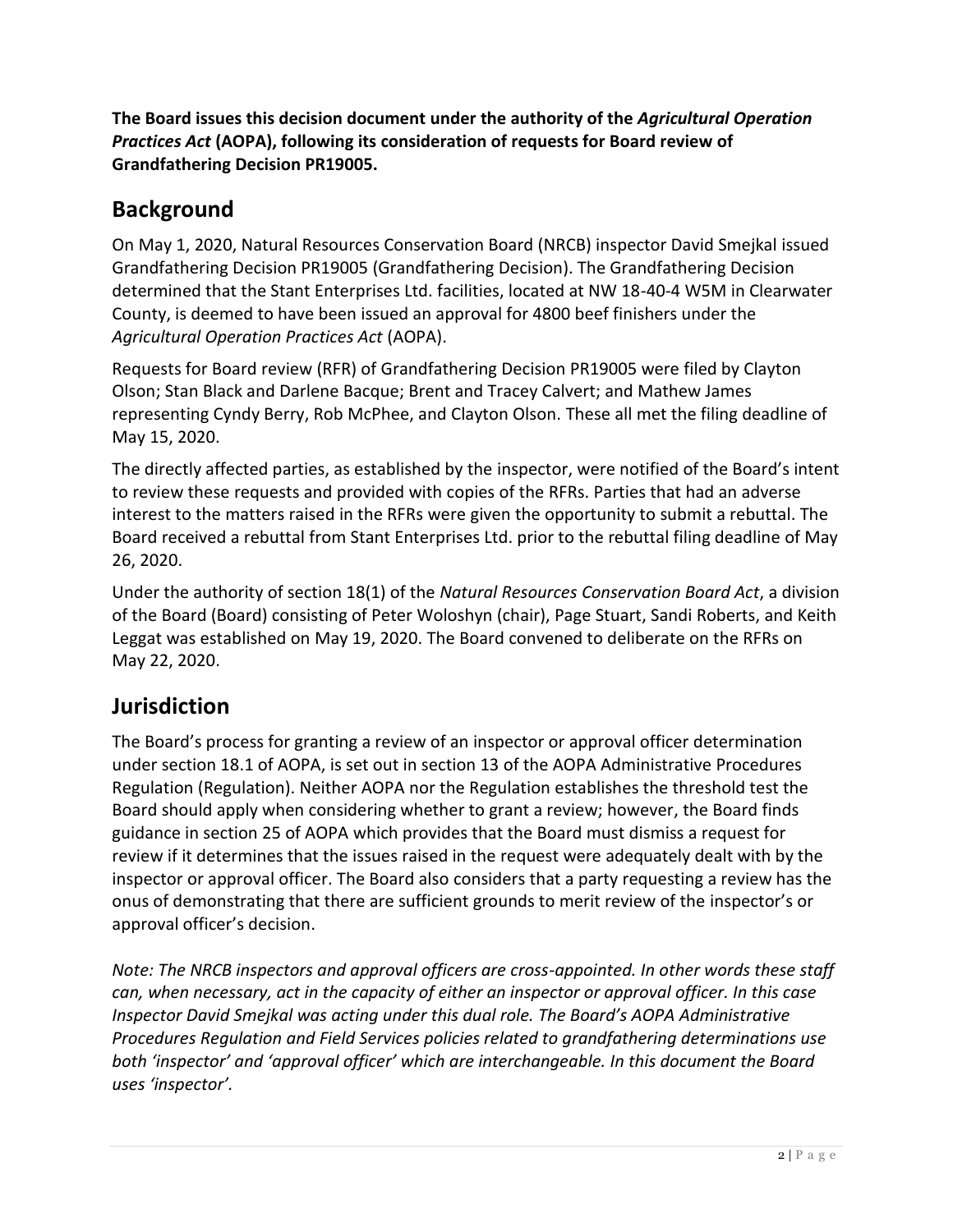# **Documents Considered**

The Board considered the following information:

- Grandfathering Decision PR19005 and cover letter, dated May 1, 2020
- RFR filed by Clayton Olson, dated May 7, 2020
- RFR filed by Stan Black and Darlene Bacque, dated May 11, 2020
- RFR filed by Brent and Tracey Calvert, dated May 15, 2020
- RFR filed by the Berry Applicants (Cyndy Berry, Rob McPhee, and Clayton Olson), dated May 15, 2020
- RFR filed by Rob McPhee, dated May 14, 2020 (attached to Berry Applicants' RFR submission)
- Inspector Record, received May 20, 2020
- Email chain between Calvert, Friend, and Vance, dated May 19, 2020
- Rebuttal filed by Stant Enterprises Ltd., dated May 26, 2020

### **Preliminary Matter – Status Review Request**

Brent and Tracy Calvert (the Calverts) filed a request that the Board review their standing to participate in the request for review process. The Calverts stated they were never contacted by the NRCB, and only heard about the Stant Enterprises Ltd. grandfathering decision released May 1, 2020 through word of mouth from a neighbour on May 14, 2020.

Reviewing the May 19, 2020 email chain between Calvert, Friend, and Vance, it is clear from the September 17, 2019 text included in the Calverts' email to the NRCB Manager of Reviews that the Calverts were aware in the fall of 2019 that the inspector was making a grandfathering determination. The inspector published notice of the pending grandfathering decision in the August 20, 2019 edition of The Mountaineer. The inspector also mailed courtesy letters on August 16, 2019 to neighbours within a 1.5 mile radius of the operation, a notification radius triggered by the claim of 5,000 beef finishers. The Calverts were included in the mailing list for the courtesy letter.

AOPA grandfathering determinations have two levels of decision-making. In the first level, the approval officer or inspector (NRCB Field Services) initiates a review and publishes notice of the grandfathering determination process, providing the opportunity for interested parties to make a submission to NRCB Field Services related to the grandfathering decision. In the second level, only those parties who made a submission to NRCB Field Services may initiate or participate in a Board review of the NRCB Field Services grandfathering decision. NRCB Field Services did not consider the Calvert's September 17, 2019 email as a submission.

The Board has reviewed the September 17, 2019 email the Calverts sent to the inspector, and finds that the email content is not a submission under section 11(4) of the Regulation. The Board's statutory authority is limited to review the directly affected status of those who made a submission to an approval officer or inspector, and were determined in that process to be not directly affected. Therefore, the Board denies the Calverts' request for standing.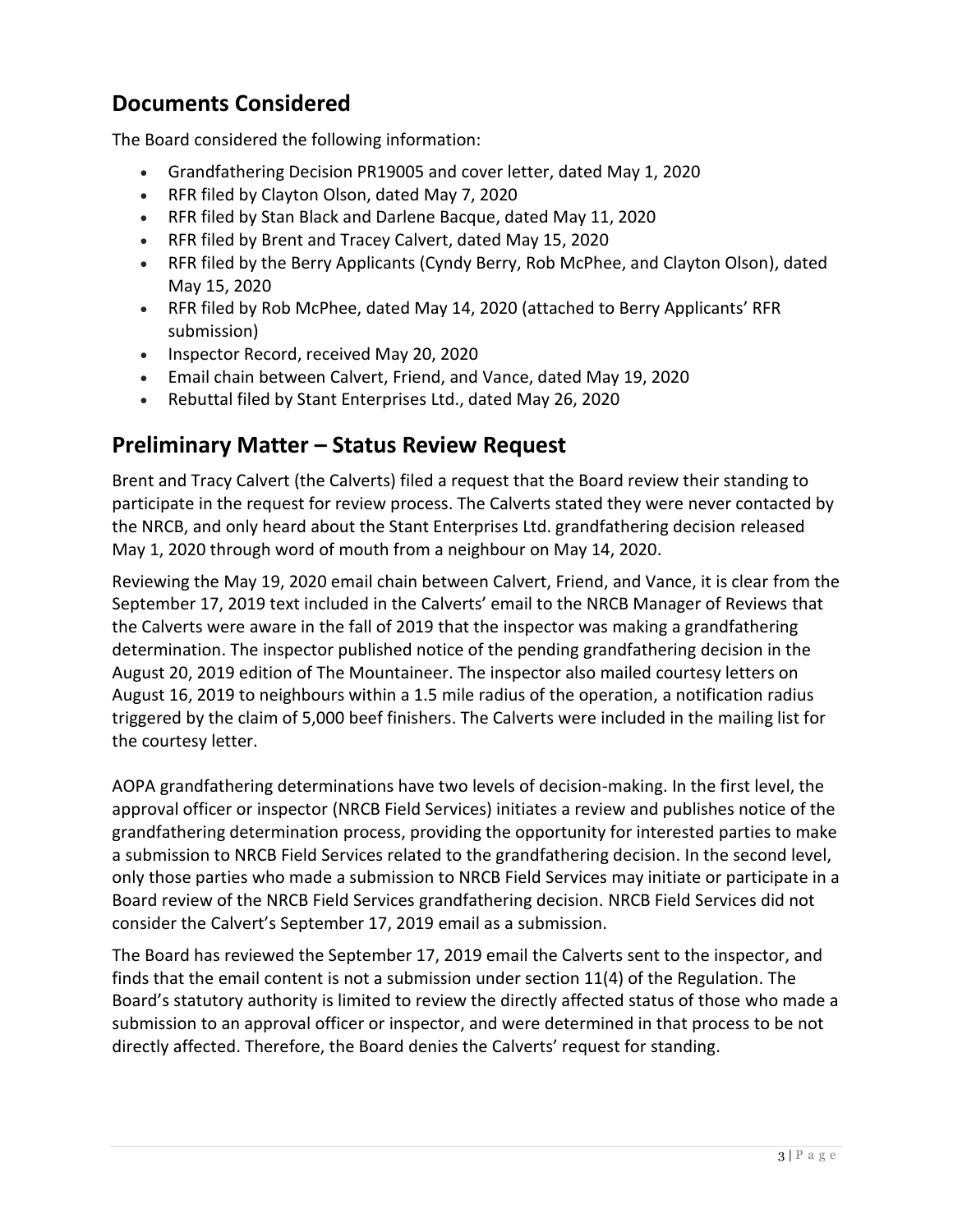# **Abandonment Consideration**

The RFRs either directly or indirectly asserted that the confined feeding operation (CFO) at NW 18-40-4 W5M are not currently used, and further suggested that they have not been actively used for some time. The Berry Applicants asked the Board to find that the CFO was abandoned and cancel the permit.

The Board notes that NRCB Operational Policy 2016-3 addresses the consideration of permit cancellations due to abandonment:

*(1.1) There are several circumstances when approval officers may need to consider whether to cancel a permit on abandonment grounds under section 29(1)(b). Examples of these circumstances are listed below. Under these or other relevant circumstances, approval officers have broad discretion to decide whether to cancel a permit under section 29(1)(b), and will exercise their discretion in a way that best serves AOPA's underlying purposes.*

> *…The NRCB receives a complaint or query from an adjacent landowner or developer of adjacent land, who is questioning the municipal development restrictions that result from the existence of a permit for an abandoned CFO...*

> *…"An owner is planning to sell their land and requests confirmation from an approval officer that their grandfathered or NRCB-issued AOPA permit is valid, or, a new purchaser seeks to renovate or upgrade and then resume using CFO facilities that have not been used for livestock purposes for many years"….*

The Board does not have an NRCB Field Services decision before it that considers the question of abandonment. The Board further finds that the question of abandonment was not identified in the public notice or courtesy letters by the inspector as an issue for his investigation. It is the Board's view that in this circumstance it has no authority to determine an abandonment question posed in this RFR. The Board also notes that if a CFO was abandoned as of January 1, 2002, it may impact whether the CFO could be grandfathered. In this case, the question of abandonment does not relate to the grandfathering determination as of January 1, 2002.

However, the Board finds merit in referring the question of abandonment since January 1, 2002 to NRCB Field Services for evaluation. Given that this file has now been active and unsettled for some time, the Board encourages NRCB Field Services to expedite a decision on abandonment as quickly as feasibly possible.

In making this referral, the Board is not suggesting it has assessed the evidence related to the abandonment question. Rather, it notes that 18 years have passed since the time window used in the Grandfathering Decision, the inspector did not consider the possibility of abandonment, and the RFRs have now advanced assertions of abandonment.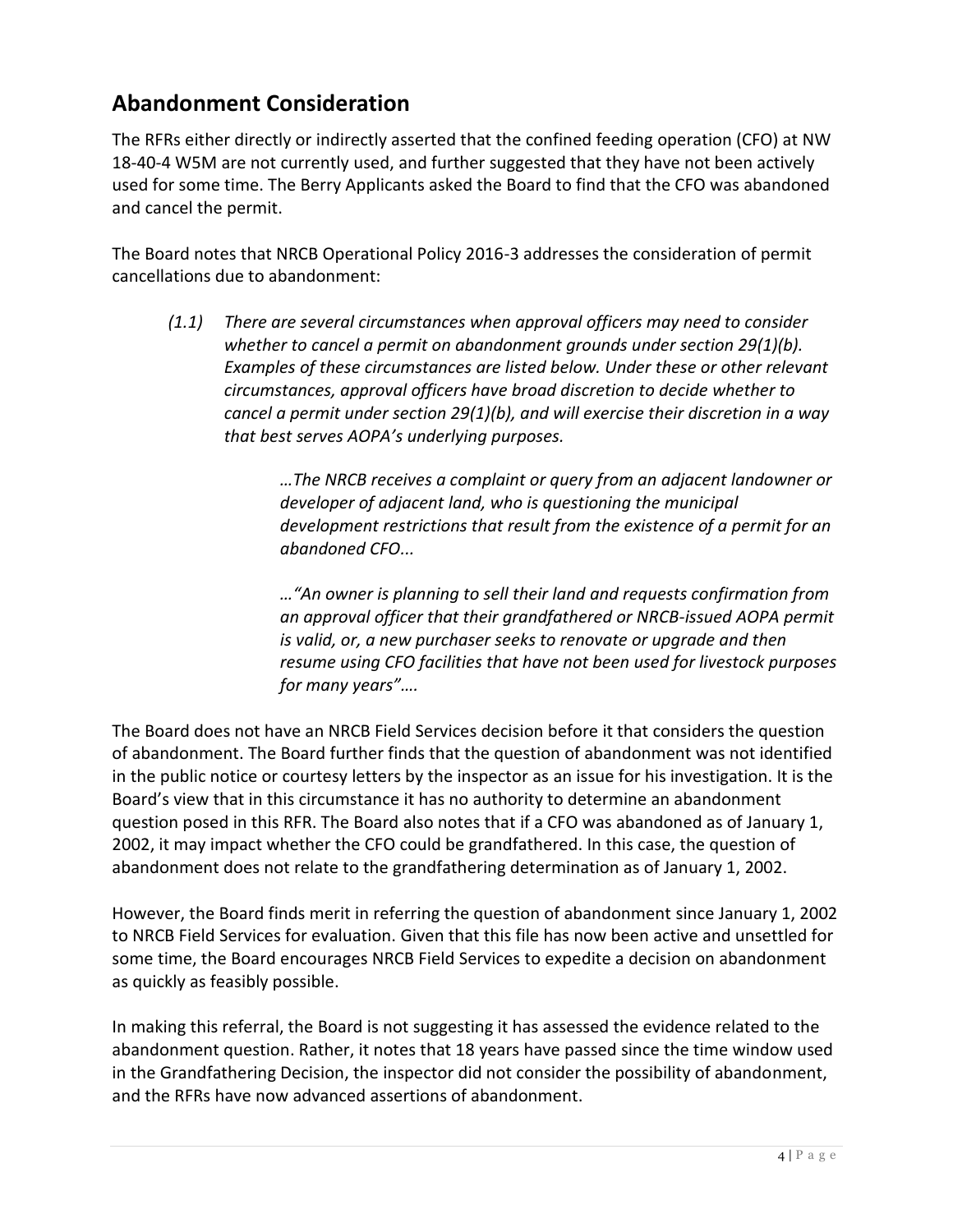# **Grandfathering Determination**

Grandfathering decisions are essentially an assessment of whether an operation existed as of January 1, 2002 (the date that the Part 2 provisions of AOPA came into effect). The existence, or not, of a deemed permit pursuant to section 18.1 of AOPA does not engage the considerations that apply to new or expanding operations set out in AOPA sections 20 (approvals) or 22 (registrations and authorizations). The filed RFRs raised a number of issues that would be relevant to an application for a new or expanding operation, but go beyond the scope of review set out in AOPA section 18.1 for determining a deemed permit.

The Board notes that some of these issues were also raised in the submissions filed with the inspector. The inspector acknowledged those issues, and concluded they were not relevant to the grandfathering determination. The inspector further stated that the NRCB would follow up on these concerns in accordance with the NRCB's Compliance and Enforcement Policy. With the exception of the Board's comments on the assertion by some parties that the subject facilities may have been abandoned, the Board did not consider concerns unrelated to the grandfathering determination.

The Board finds that none of the issues raised in the RFRs merit a Board review of the Grandfathering Decision. The Board finds that the inspector focused on the direction provided in AOPA, and that his grandfathering determination of the deemed capacity of 4800 beef finishers was well-reasoned.

Evidence the Board relied on to reach this conclusion primarily includes:

- The Berry applicants acknowledge that a CFO existed, at some point, on the Stant Enterprises lands
- Google earth imagery clearly shows a feedlot existed as of January 1, 2002
- The Feedlot Atlas names the feedlot and indicates its capacity
- Statements from Mr. Taylor, corroborated by Mr. Pauley (an employee at the feedlot between 1996 and 2001), that the facilities under question were used to feed and finish beef feeder animals during the grandfathering period of 2001-2002
- Lack of evidence to sufficiently contradict testimony from Mr. Taylor and Mr. Pauley

The Board recognizes that grandfathering decisions are and will become increasingly difficult with the passage of time. Evidence in support or opposition to a grandfathering determination, now some 18 years past January of 2002, can be challenging to ascertain. In the Board's view, the inspector followed NRCB policy related to grandfathering determinations and weighed the evidence before him fairly and appropriately.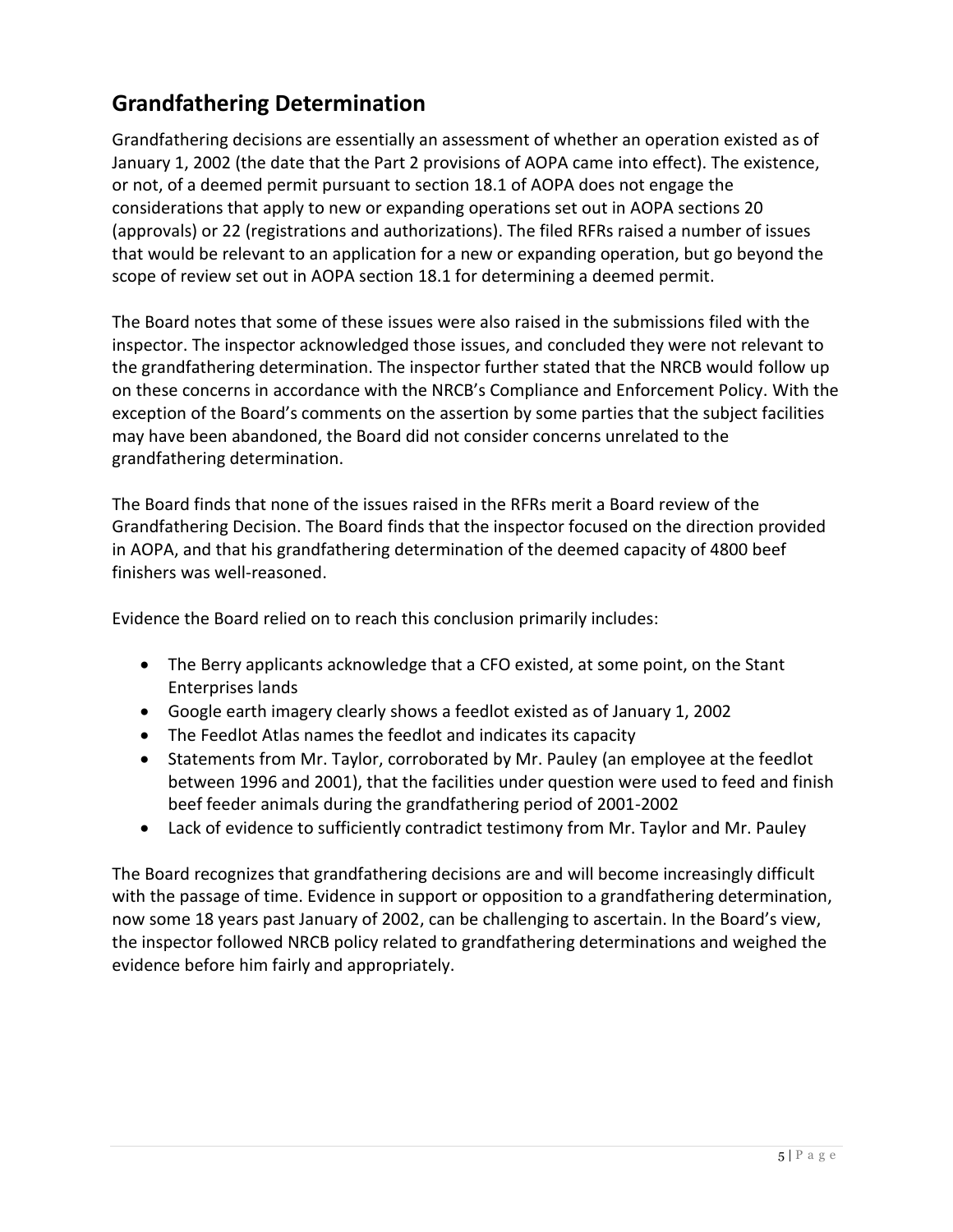### **Decision**

As a result of its deliberations, the Board has determined that a review of the grandfathering determination is not warranted.

DATED at EDMONTON, ALBERTA, this 2<sup>nd</sup> day of June, 2020.

*Original signed by:*

Peter Woloshyn **Page Stuart** 

\_\_\_\_\_\_\_\_\_\_\_\_\_\_\_\_\_\_\_\_\_\_\_\_\_\_\_\_ \_\_\_\_\_\_\_\_\_\_\_\_\_\_\_\_\_\_\_\_\_\_\_\_\_\_\_\_

\_\_\_\_\_\_\_\_\_\_\_\_\_\_\_\_\_\_\_\_\_\_\_\_\_\_\_ \_\_\_\_\_\_\_\_\_\_\_\_\_\_\_\_\_\_\_\_\_\_\_\_\_\_\_\_\_

Sandi Roberts **Keith Leggat**